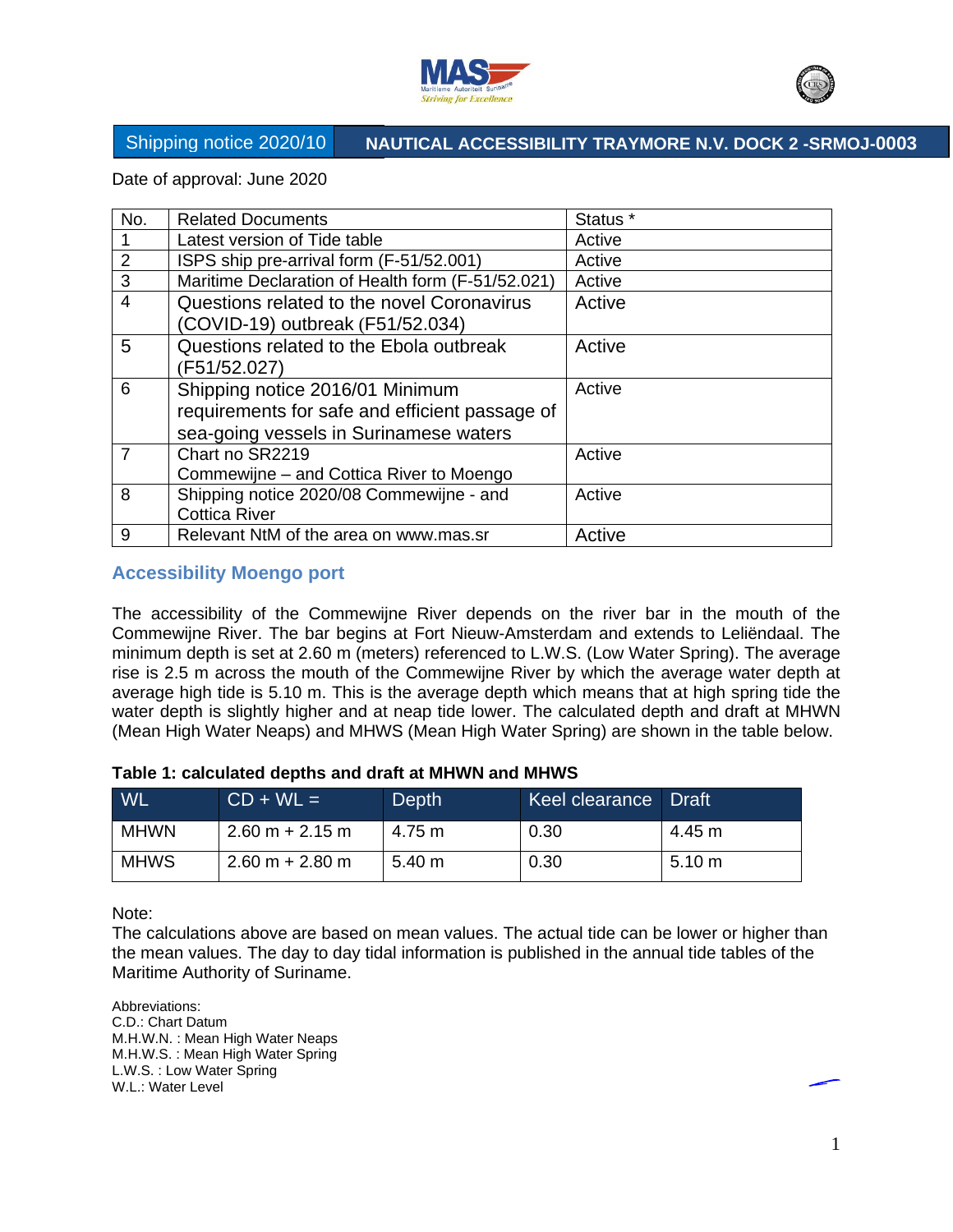



**Minimum requirements for ships to navigate in de Cottica River:** 

A.

- 1. controllable pitch propeller;
- 2. equipped with a bow thruster;
- 3. equipped with a single (flap) rudder;
- 4. L.O.A. of 70 meters or more;
- 5. tugboat assistance required with a minimum of 1500 hp from Koopmans Kreek to Moengo, whereby the tug will be attached to the ship; and
- 6. other conditions C1 to C7.

### B.

- 1. as mentioned in A1, A2, A3 and C1 to C7;
- 2. less than a L.O.A. of 70 meters; and
- 3. tugboat assistance not required.

C.

- 1. sufficient propulsion power in order to be able to pick up the speed of 10 knots;
- 2. equipped with an electric-hydraulic steering system;
- 3. equipped with functioning communication tools such as VHF radio;
- 4. equipped with bright search light;
- 5. the steering bridge situated on the stern. A not too low steering bridge that restrict the view forward;
- 6. the views over both starboard and portside should be good; and
- 7. good vessel maneuverability.

## **Additional requirements for ships to navigate alongside Traymore N.V. Dock 2**

### **Traymore N.V. Dock 2 – Turning Basin (Moengo kreek)**

- **1. Length overall (LOA)** Traymore N.V. Dock 2 can accommodate vessels with a maximum LOA of 120 m (**one hundred twenty meters).**
- **2. Depth at Berth: Traymore N.V. Dock 2**

The berthing area at **Traymore N.V. Dock 2** has a depth of **4.4 meters** at Low Water Spring.

- Mooring and departing at starboard side is;  $4.4$ m- 0.30m (keel clearance) =  $4.1$ m + tidal rise calculated at time of mooring.
- Only starboard side mooring is allowed
- Not always afloat but safely aground (NABSA) is not applicable for oil tankers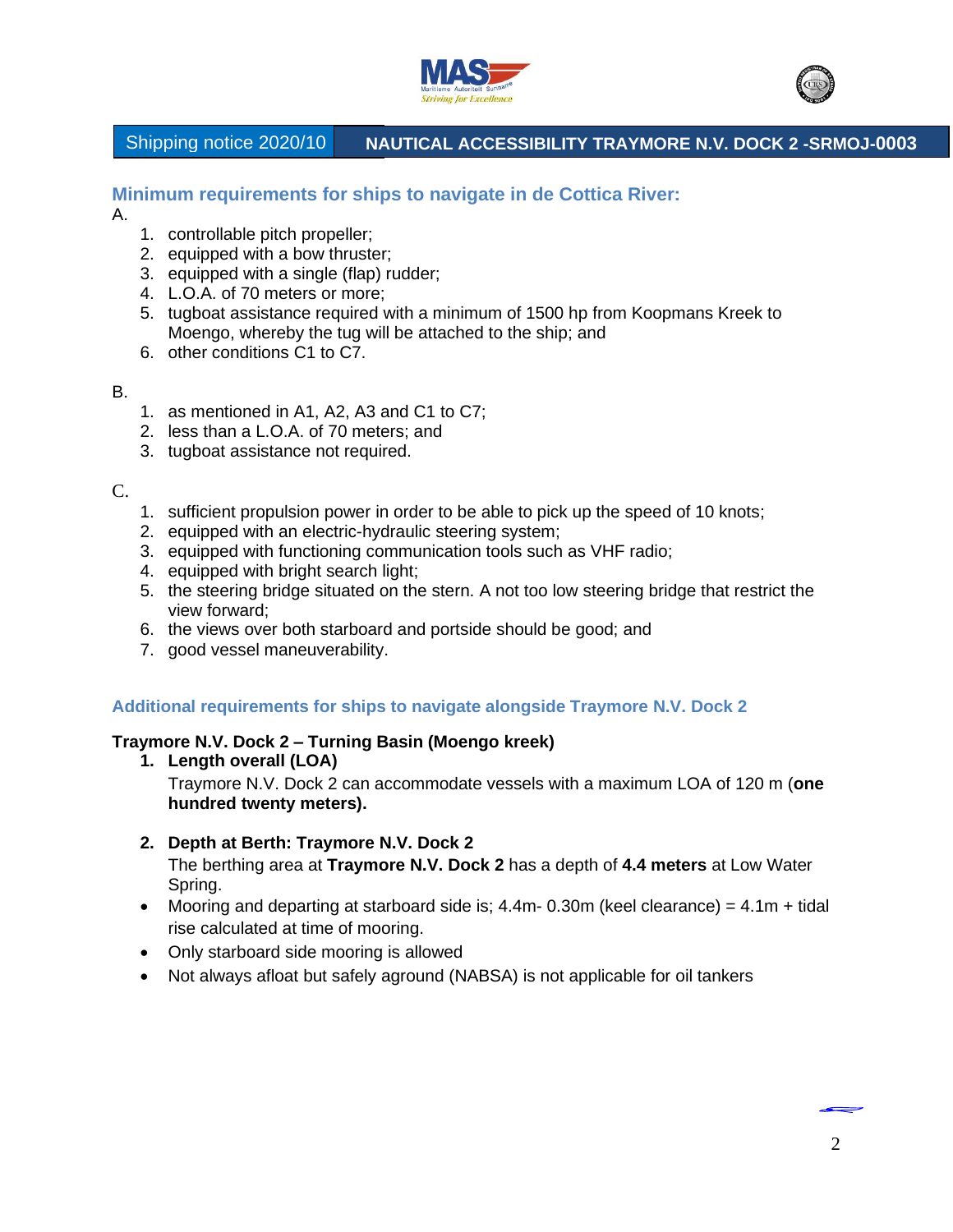



**Note:** 

- **Vessels that do not meet the minimum requirements for ships to navigate in the Cottica River, will not be admitted for passage.**
- **In special or exceptional cases, the MAS is fully authorized to request tugboat assistance for partial or the entire distance to be navigated within the channel.**
- **A mooring boat must be on standby to assist with the mooring lines.**
- **For tugboat assistance, the tugboats assisting the vessels should be fit for duty and tugboat operators/companies should possess a valid license for tugboat operations issued by the Maritime Authority Suriname.**
- **During extreme drought, the depths may reduce slightly.**

#### **Bathymetric survey for monitoring the depth at Traymore N.V. Dock 2**

Due to sedimentation periodic maintenance is required. The Maritime Authority Suriname will issue the depth at Traymore N.V. Dock 2 on yearly basis after each bathymetric survey. The latest depth survey is dated May 2020 (depths are referred to LWS).

**Approved by the Maritime Authority Suriname,**

**Mr. M Amafo LL.M Director**